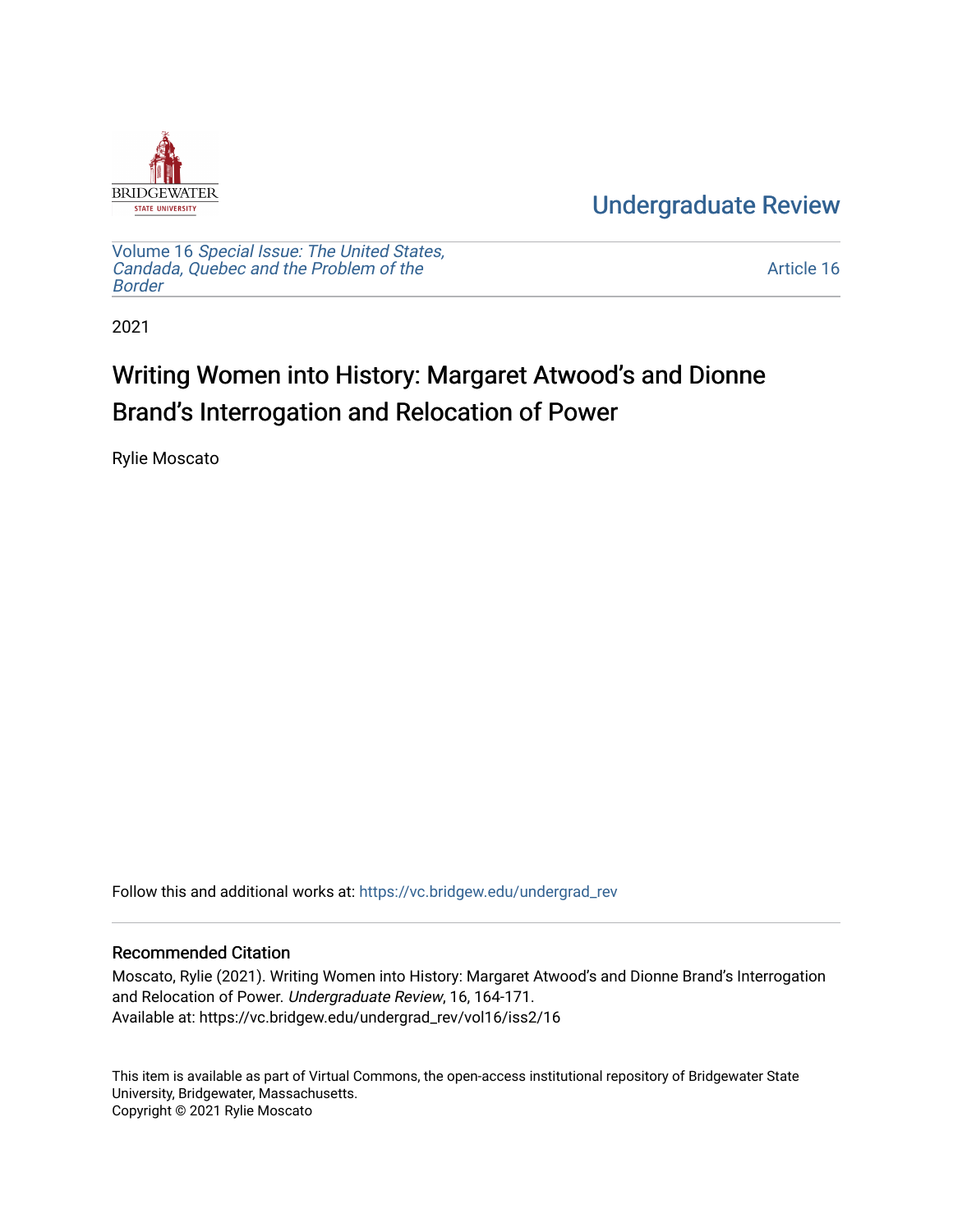## Writing Women into History: Margaret Atwood's and Dionne Brand's Interrogation and Relocation of Power

RYLIE MOSCATO, ACADIA UNIVERSITY, WOLFVILLE, NS, CANADA 151992m@acadiau.ca

**Abstract**: This article analyzes the relationship between ancestral women and their arrival in a new landscape as represented in Margaret Atwood's *The Journals of Susanna Moodie* (1970) and Dionne Brand's "No Language is Neutral" (1990). Atwood's poems focus on Susanna Moodie, an English emigrant who left behind written sketches of her life in Canada. Meanwhile, Brand's poem centers on an emigrated speaker who weaves oral stories of her ancestor Liney, who had been enslaved in Trinidad, and the story of her own arrival in Canada. Working with Jeff Weingarten's *Sharing the Past: The Reinvention of History in Canadian Poetry* (2019), this essay argues that Atwood and Brand question an uneven power dynamic of control and authority, between a formidable alien landscape and a dislocated foremother. But they relocate power in different ways. Atwood writes from a colonial perspective and relocates control to the speaker Moodie through her personification and conquering of the Canadian landscape. Contrastingly, Brand writes from an African diasporic perspective and her speaker struggles to relocate authority to Liney due to unreliable memories displacing Liney from the speaker. However, the attempted resurrection of Liney empowers Brand's speaker on her similar journey into an alien landscape. By analyzing the relocation of power, this essay argues that Atwood and Brand disrupt historical representations of women to demonstrate Moodie's and Liney's strengths within histories of pioneering and enslavement. Additionally, Brand expands Weingarten's argument to consider the challenges non-colonialists face when writing and empowering women who are exempt from history.

**Keywords**: power, control, history, Canada, immigration

Margaret Atwood's poetry collection *The Journals of Susanna Moodie* and Dionne Brand's poem "No Language is Neutral" both showcase a female ancestor, or "foremother," who enters into a new landscape. Atwood's poems focus on Susanna Moodie, a European who emigrated to Canada in 1832 and left behind written sketches of her life in Canada. Meanwhile, Brand's poem centers on an emigrated speaker who weaves oral stories of her ancestor Liney, who had been enslaved in Trinidad, and the story of her own arrival in Canada. In Jeff Weingarten's book *Sharing the Past*,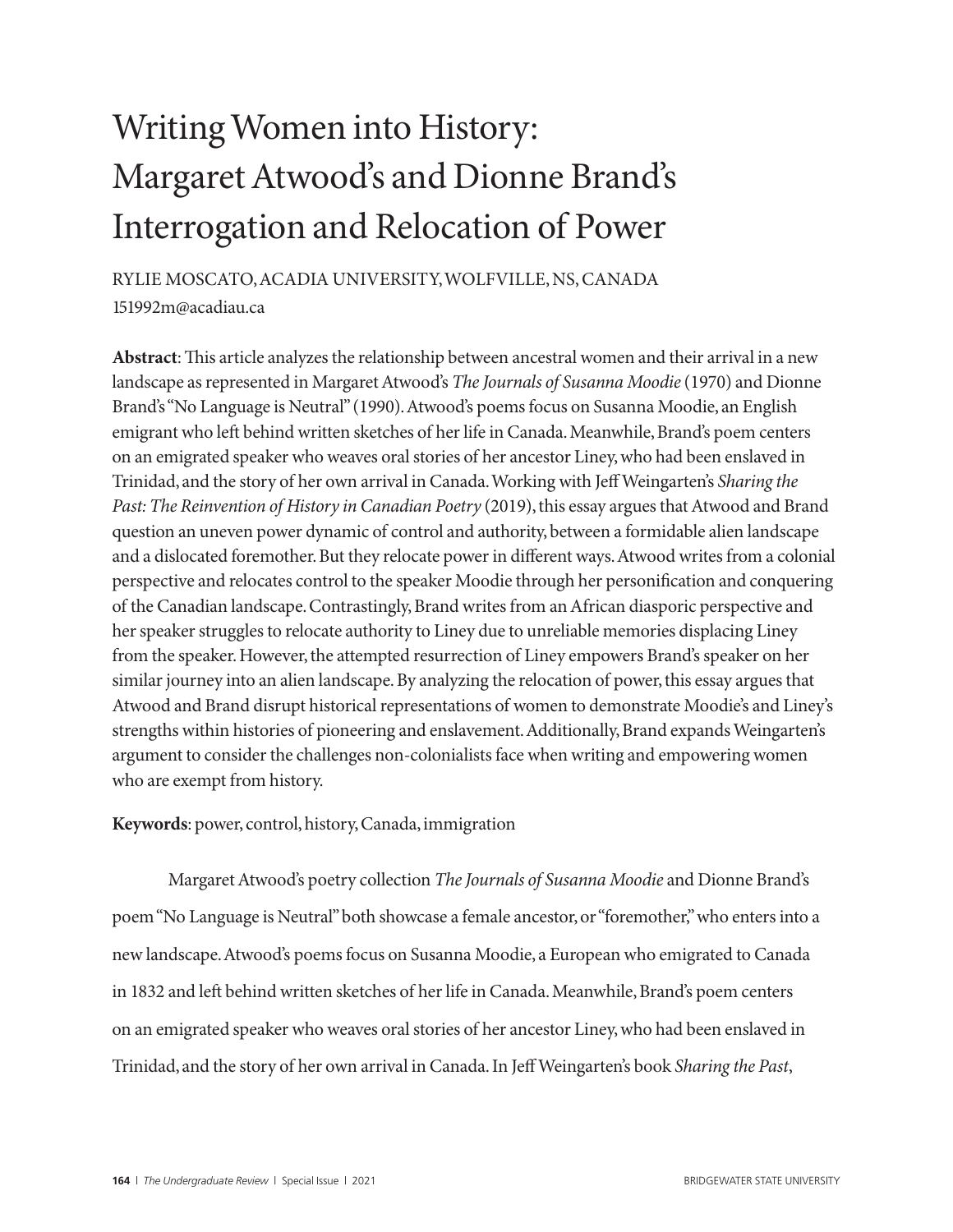he argues that Atwood's poems "interrogat[e] and relocat[e] power, questioning the politics of historical representation as much as the mode one adopts while writing" (180). Both Atwood and Brand question an uneven power dynamic of control between an alien landscape and a dislocated foremother, but they relocate power in different ways. Atwood writes from a colonial perspective and relocates control to the speaker Moodie through her eventual conquering of the Canadian landscape. Contrastingly, Brand writes from an African diasporic perspective, and her speaker struggles to relocate authority to Liney due to unreliable memories displacing Liney from the speaker. However, the attempted resurrection of Liney empowers Brand's speaker on her similar journey into an alien landscape. Through differing depictions of the relocation of power, Atwood and Brand disrupt historical representations of women and expand Weingarten's argument to consider the challenges non-colonialists face when writing and empowering women who are excluded from history.

*The Journals of Susanna Moodie's* first poem, "Disembarking at Quebec," reveals an uneven power dynamic between the speaker Susanna Moodie and the Canadian wilderness she has entered. The poem highlights Moodie's isolation from the Canadian landscape almost immediately: "The moving water will not show me / my reflection" (16-17). The verb "will" personifies the water and gives it control over Moodie because the word suggests that the water chooses to ignore Moodie, rather than Moodie choosing to ignore the landscape. Moodie feels a disconnection from the landscape, but the authority of the environment's elements reinforce this isolation and assert the landscape's control. Additionally, line 5 resides as its own stanza between two longer stanzas in which Moodie discusses her feelings and possessions: "–a book, a bag with knitting--/the incongruous pink of my shawl" (3-4). Not only does the landscape have the ability to accept or reject Moodie, but the physical space on the page between the line about the landscape and the stanzas about Moodie suggest that Moodie is physically isolated from the new landscape because of the pieces of European civilization that she brings with her. Moodie notes that the colour of her shawl is "incongruous" (4) and does not fit with her new environment, which suggests Moodie's dislocation from the European landscape, where she fits in. Through the depiction of the separation between Moodie and the Canadian landscape,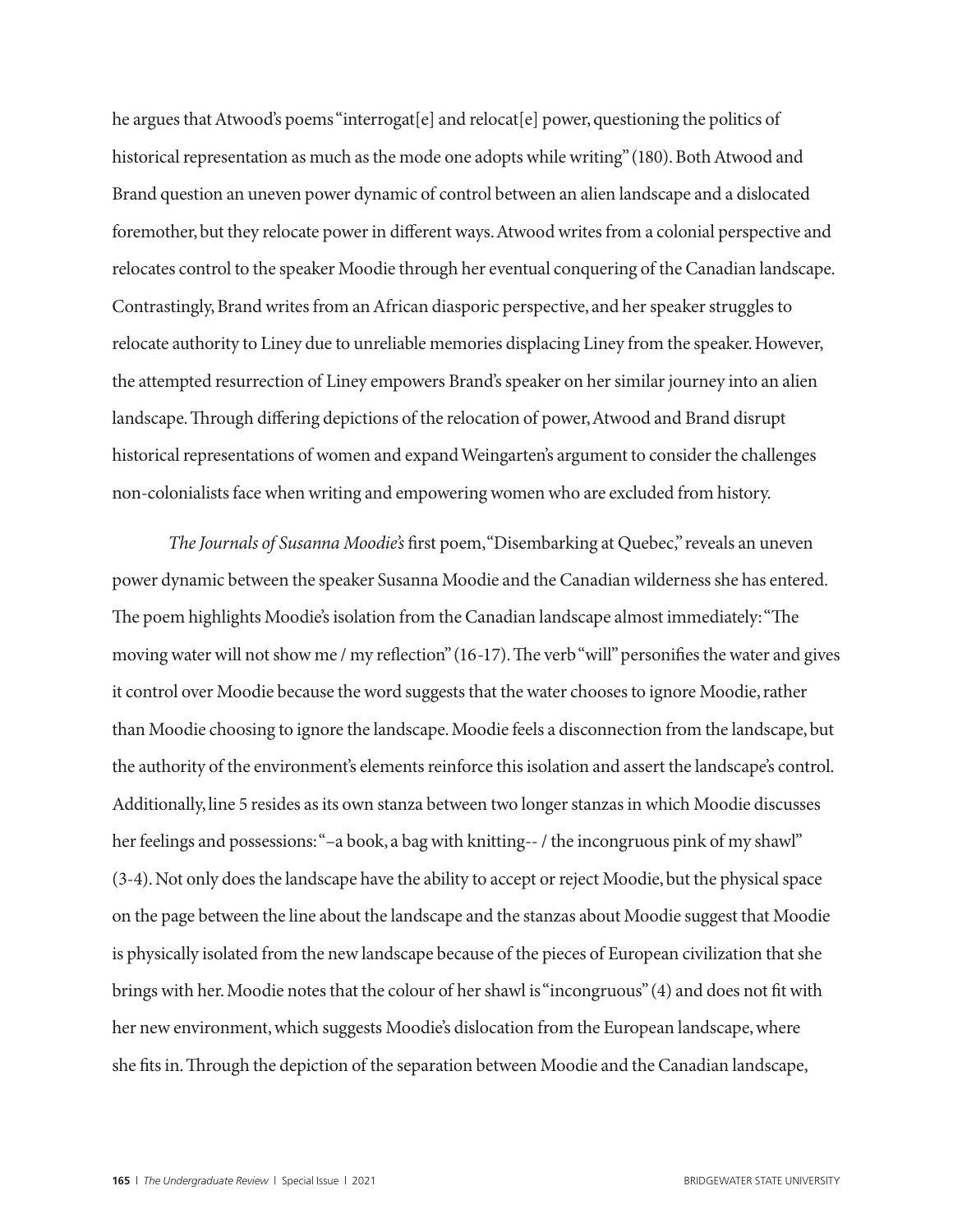"Disembarking at Quebec" questions Moodie's relationship with the landscape and reveals the landscape's initial power over Moodie.

Similarly, in Dionne Brand's "No Language is Neutral," the speaker emphasizes the isolation and social standing of enslaved foremother Liney to question the power balance between Liney and the country Trinidad and to reveal the landscape's immediate authority over her. Liney enters Trinidad enslaved to the people and government of the country of Trinidad. Similarly, Canada holds authority over the speaker, Liney's descendent. Although the speaker comes to Canada freely, she yields her power to Canada and the city landscape of Toronto: "saying I / coming just to holiday to the immigration officer when / me and the son-of a bitch know I have [a] labourer mark" (Brand 66-68). In the speaker's choice not to conform to Canadian English and be honest about her move to Canada, she recognizes that the immigration officer does not want her to be at home in Canada. Thus, Canada does not appear as a place where the speaker belongs and causes the speaker to view Canada as a landscape that is "other" to her. Teresa Zackodnik argues in her essay on Brand's work that "othering [is] involved in the racist assumption that [the speaker] is not a Canadian but an alien who belongs elsewhere" (Zackodnik 197). Since the speaker feels pressure to enter Canada with a lie, Canada ultimately has control over her because she now resides in Canada's land as an inauthentic other. Brand's poem interrogates the power dynamic between the foremother Liney and the country of Trinidad to reveal that when an individual enters somewhere trapped in the expectations that the country has of them, the country holds authority over them. Unlike Liney, the speaker is not enslaved and is a free individual. However, the pressure the speaker feels upon entering to hide her true self and appear as a tourist, rather than an immigrant with plans to make Canada her home, reveals that the speaker, similarly to Liney, feels trapped in the expectations that this new country has of them. Thus, Brand interrogates a relationship where the landscape holds power over a foremother, just as Atwood does.

In Atwood's "Further Arrivals" and "The Death of a Young Son by Drowning," wild and animalistic characteristics, along with the claiming of the landscape, allows Susanna Moodie to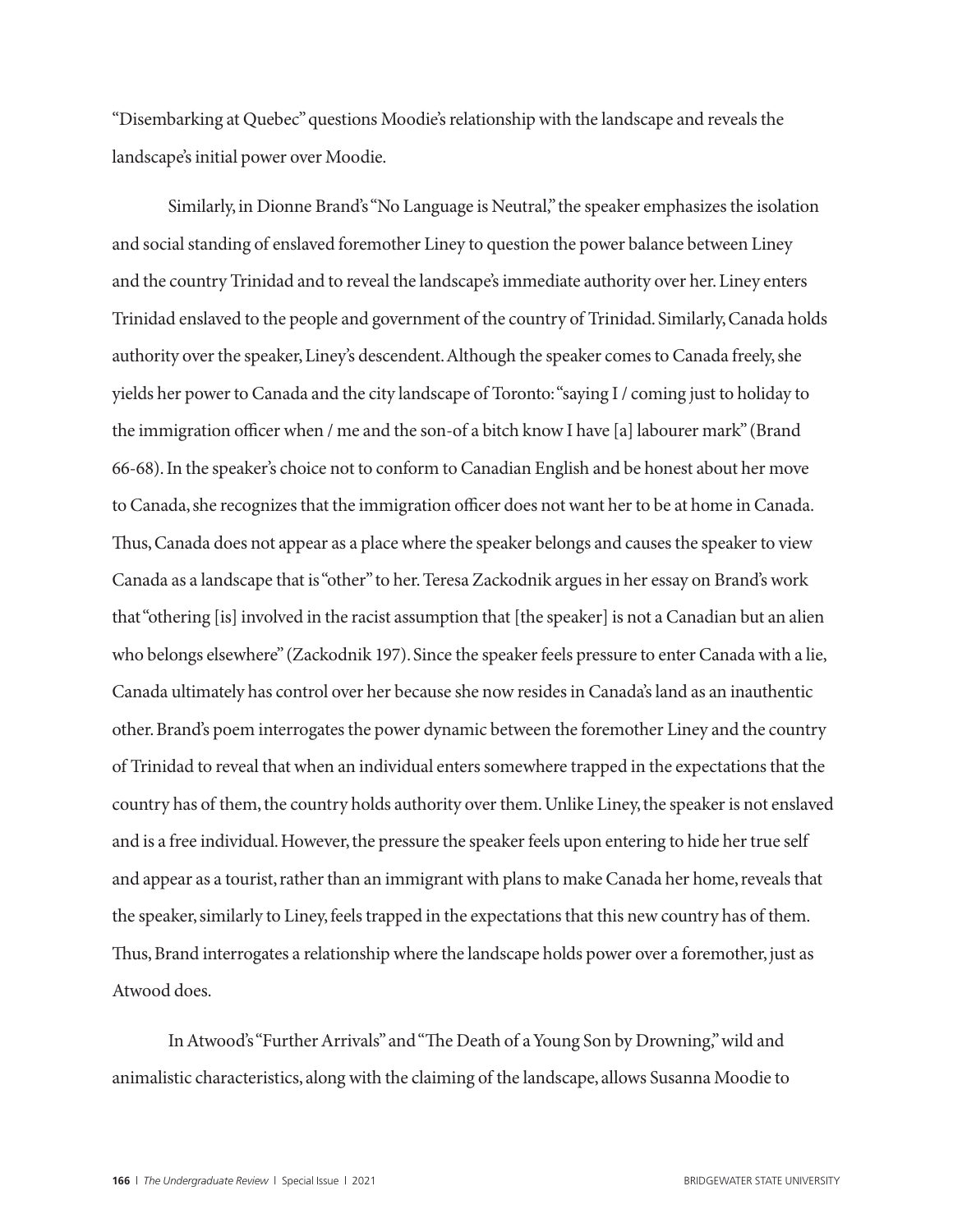move up the hierarchy of power in the relationship between the Canadian landscape and herself. "Further Arrivals" shows the fading of Moodie's civilized life from around her. Instead of holding on to civilized distinctions, Moodie and the other European immigrants release them and lean into the Canadian landscape: "the immigrants threw off their clothes / and danced like sandflies" (Atwood, "Further Arrivals" 4-5). In "Disembarking at Quebec," clothes were items that separated the Europeans from the landscape. Here, the immigrants willingly shed their clothes and give in to the landscape, which suggests that the immigrants, including Moodie, are becoming further surrounded by the land.

Moodie then begins to see herself in terms of the animals: "[my brain] sends out / fears hairy as bears" (15-16). This simile demonstrates that the civilized vs. wild binary that initially separates Moodie and the Canadian landscape has been blurred. The depiction of Moodie viewing aspects of herself as animalistic contrasts "Disembarking at Quebec," where the landscape takes on human aspects. By flipping who takes on which characteristics from the landscape to Moodie, "Further Arrivals" demonstrates Moodie's newfound connection with the landscape. The Canadian landscape in "Disembarking at Quebec" holds power over Moodie because her separation from the environment inhibits her from the power to control whether she belongs in the landscape. However, Moodie takes back the control that the landscape has over her when she chooses to accept aspects of the environment as a part of herself in "Further Arrivals." Thus, this poem depicts a now equal power dynamic between Moodie and the Canadian landscape.

While "Further Arrivals" begins to resurrect the power dynamic between Moodie and the Canadian landscape, "Death of a Young Son by Drowning" depicts Moodie's conquest of the land and gives Moodie authority over the landscape. "Death of a Young Son by Drowning" describes the death of Moodie's son "in the river" (Atwood, "Death" 17). The poem opens with a reference to the son's journey down a different river: "the dangerous river of his birth" (2). Moodie's choice to describe the birth canal as the landscape's river unites the aspects of the landscape with those of Moodie's human body, which demonstrates that the Canadian landscape no longer has control over whether Moodie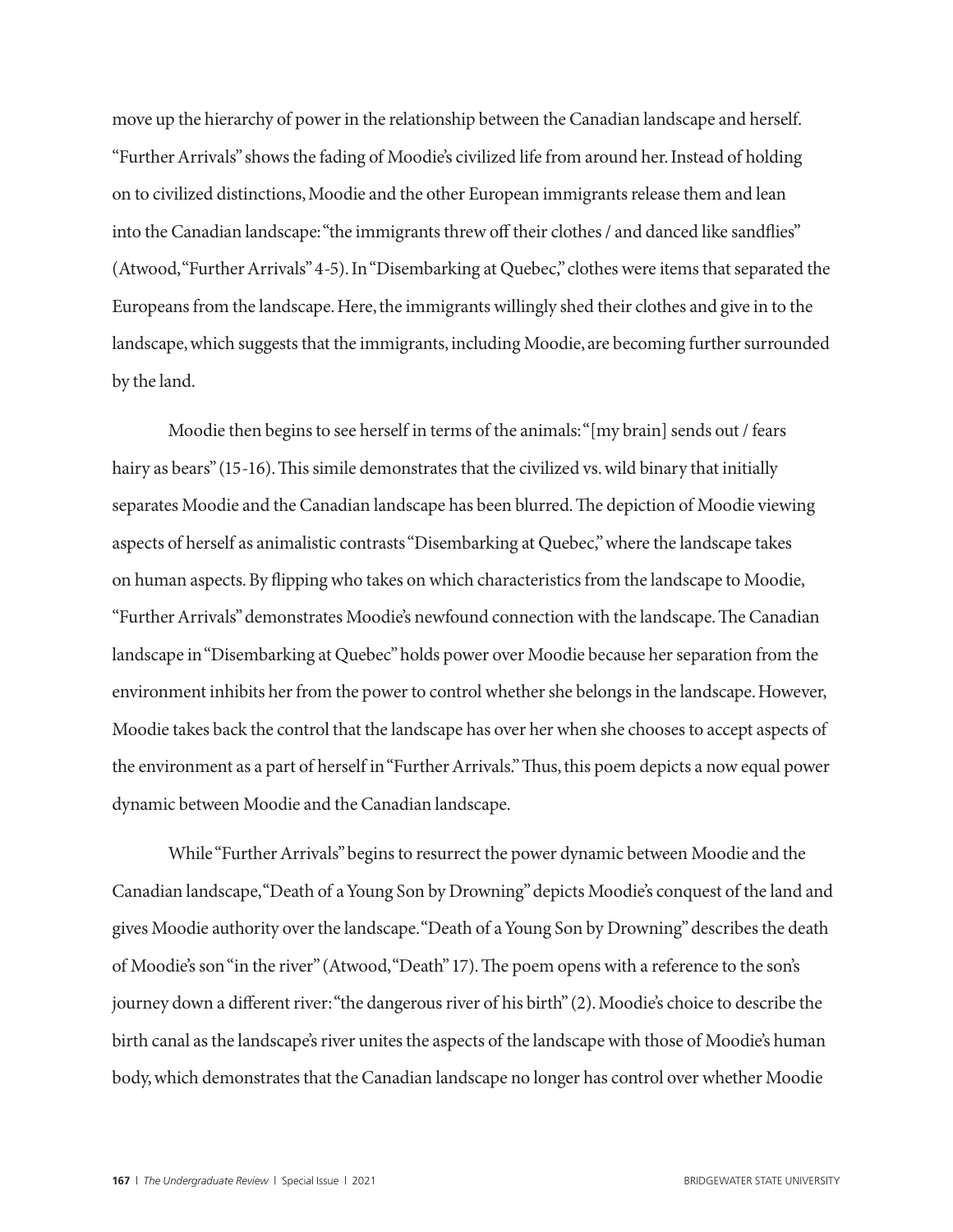and the immigrants belong in Canada. Moodie's "river" has the ability to bring a new life into the world, whereas the landscape's river can take a life out of the world. The comparison of Moodie's birth canal to the landscape's river reinforces the current power dynamic between the two. Additionally, even after it takes the life of her son, Moodie no longer views the landscape in a position of power or as a threat. In "Disembarking at Quebec," Moodie describes the landscape as a place of desolation; however, after her son's death, Moodie notices the "bright sun and new grass" (22). Instead of the landscape being a dark unknown place, the landscape is now bright and welcoming to new life, such as the immigrants, which suggests that Moodie no longer feels as though the landscape has control over whether she belongs in it. The poem concludes with Moodie burying her son: "I planted him in this country / like a flag" (28-29). Moodie takes possession of the landscape. The simile "like a flag" alludes to explorers marking their conquests, which suggests that Moodie has now asserted her authority and claimed the land as her own. Through her son's burial, Moodie infuses the land with a part of her, her son, which further depicts Moodie's newfound power over the Canadian landscape.

Conversely, in Dionne Brand's "No Language is Neutral" the speaker draws on memories and stories of Liney in an attempt to resurrect Liney's history to guide herself in an alien country; however, the speaker struggles to relocate authority and control to Liney due to a lack of historical information and unreliable narration. The speaker recalls Liney's experience enslaved on a ship on the way to Trinidad from Africa and uses the experience as a guide since the speaker similarly leaves her home to travel to another country. The speaker intends to relocate power to Liney by resurrecting her in poetry: "History will only hear you if you give birth to a woman who is / a poet" (108-13). As a poet, the speaker can write Liney as a guide for herself in the poem, which should give power to Liney; however, the speaker relies on stories of Liney. Namely, Liney's son Ben serves as her storyteller, but because Ben only knows his own experiences of Liney and word-of-mouth stories about her, he cannot speak to Liney's own experiences. As the speaker has not lived Liney's life either, she cannot resurrect Liney as she once was. Instead, the speaker creates an imagined version of Liney. Zackodnik agrees with my claim that the speaker's Liney is a created version, and states that the speaker "cannot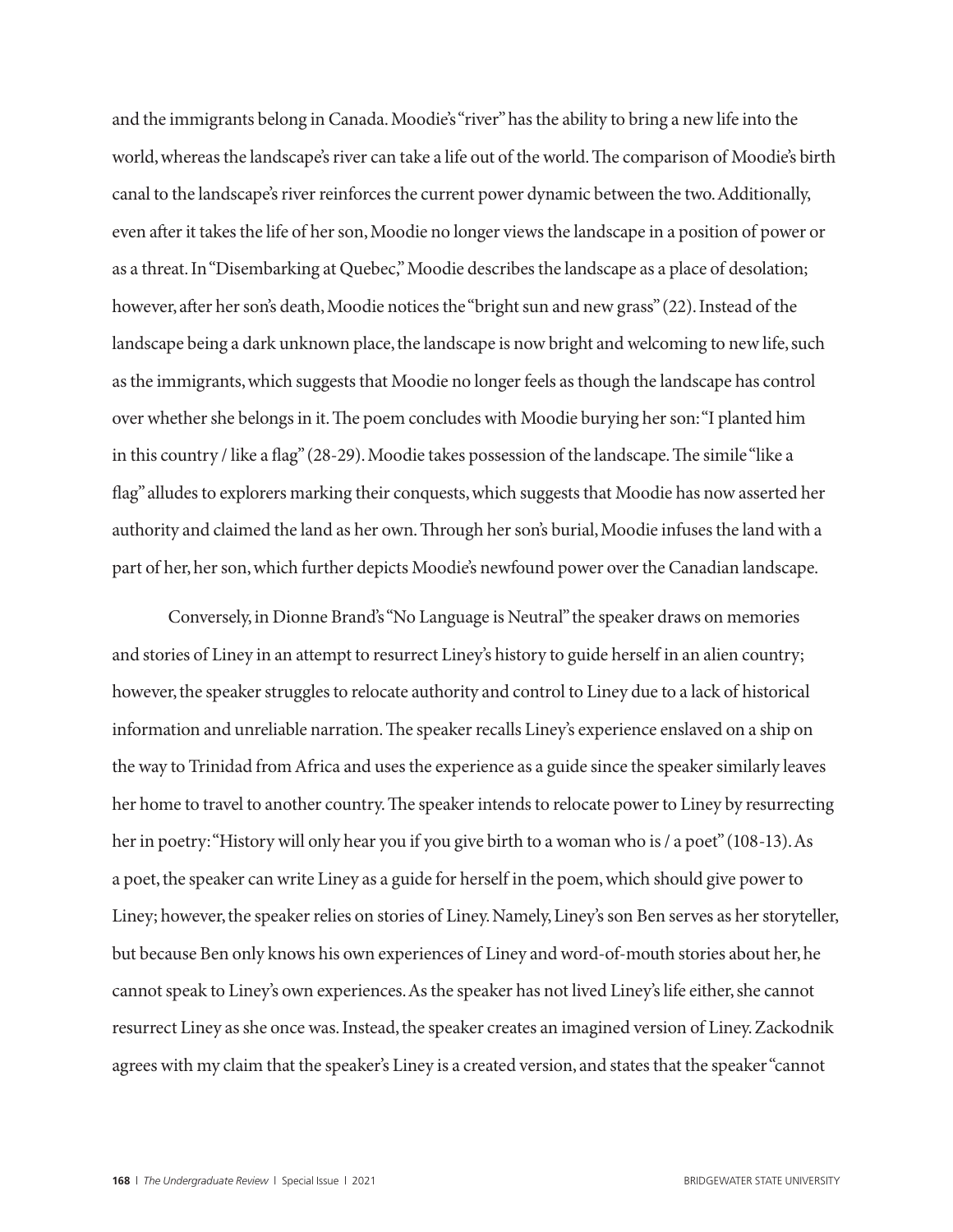be satisfied in an escapist flight to a past that did not exist for her, but it can be realized in her present" (Zackodnik 205). Although both Liney and the speaker travelled to a different country as an outsider, the circumstances in which they move countries are vastly different. Regardless of the speaker's attempt, her resurrection of Liney is based on faulty narratives, which inhibits the speaker from resurrecting Liney or relocating control to her.

Although Atwood and Brand attempt to relocate power in different ways, both of them adopt a mode of writing that gives power to historically omitted and ignored women. Historians tell of emigration from Europe to Canada "predominantly, if not exclusively, [as] a history of men" (Weingarten 178). Jeff Weingarten argues that due to the disproportionately low representation of women in comparison to men, in history, female writers struggle to imagine or write a pioneering woman (178-79). Regardless of history's relative lack of recognition of pioneering women, Atwood writes Moodie as an eventual conqueror to the land she was once threatened by. Although Moodie does not claim the land literally with a flag, the selection of poems showcase Moodie as a pioneer through the completion of a journey that ends in a landscape being claimed. Atwood manages to write into a history that ignores women through the depiction of Moodie as a pioneer and gives a voice for other unknown woman pioneers in history.

Brand's speaker manages to find strength in her attempt to resurrect Liney, even though she does not relocate power to Liney's historical self. The speaker hopes that through the resurrection of Liney's history she will find the strength necessary to embark on a new life in Canada. Brand's speaker navigates through the idea of Liney as a slave and the loving anecdotes that Ben tells of Liney. Similarly, throughout the text the speaker switches between her nation language, which is a kind of English spoken by individuals and their descendants who were brought to the Caribbean enslaved or as laborers, and Canadian English. The constant switching between the two dialects demonstrates the speaker's struggle to find a middle. Zackodnik argues that Liney's "history does not lie between her experience as a subject and as a colonized object; rather, it lies in her experiences as a divided subject, 'in between'" (Zackodnik 199). Eventually, after the exploration of Liney's history as a slave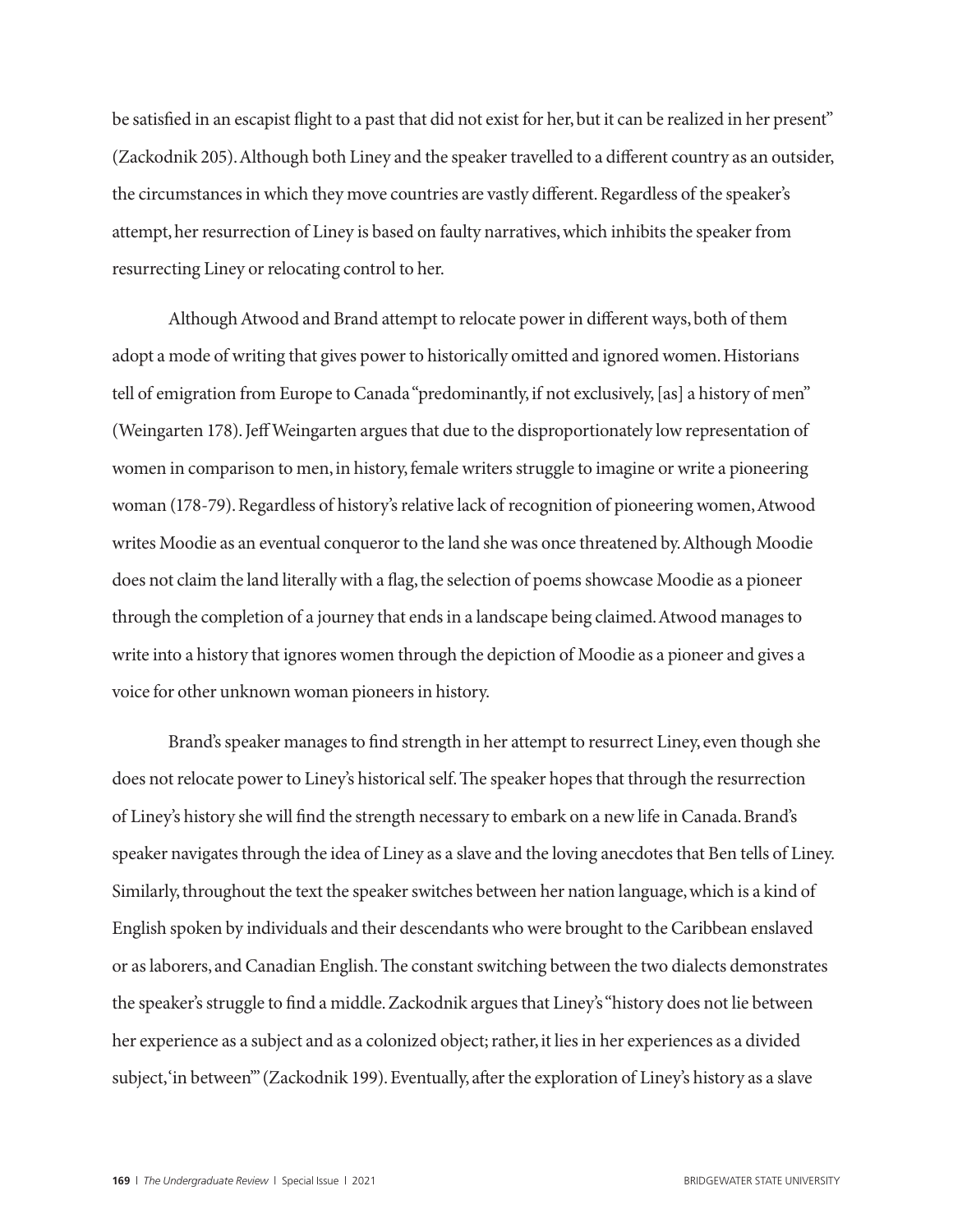and mother, the speaker comes to the conclusion that "[t]his city, / […] cannot tell / me what to say even if it chokes me" (Brand 205-07). The speaker does not choose her nation language or her Canadian language; instead, she chooses to live speaking both as she wants to. The navigation through the different narratives of Liney from the past allows the speaker to take control over her choices in the present. Thus, Brand's speaker finds strength in the fractured memories of Liney, which in turn writes Liney into a history from which she was previously exempt. Brand struggles to relocate power to Liney because unlike Moodie, a colonizer, there was not a historic record of Liney; however, she and Atwood both successfully change the historical perspective of their respective foremothers. This article has worked with Jeff Weingarten's scholarship and demonstrated how both Atwood and Brand question an uneven power dynamic of control and authority between a formidable alien landscape and a dislocated foremother, but they relocate power in different ways. In doing so, Weingarten's argument has not only been supported, but it has also been expanded to showcase how women can be written into history, even those originally omitted from it.



**Rylie Moscato** is an English major at Acadia University. Rylie will begin writing her Honours thesis in fall 2021, looking at various Canadian texts through feminist literary theory.

## **Works Cited**

- Atwood, Margaret. "Disembarking at Quebec." *The Journals of Susanna Moodie.* https://acorn.acadiau.ca/mod/folder/ view.php?id=469928, 11.
- Atwood, Margaret. "Further Arrivals." *The Journals of Susanna Moodie.* https://acorn.acadiau.ca/mod/folder/view. php?id=469928, 12-13.
- Atwood, Margaret. "Death of a Young Son by Drowning." *The Journals of Susanna Moodie.* https://acorn.acadiau.ca/mod/ folder/view.php?id=469928, 30-31.